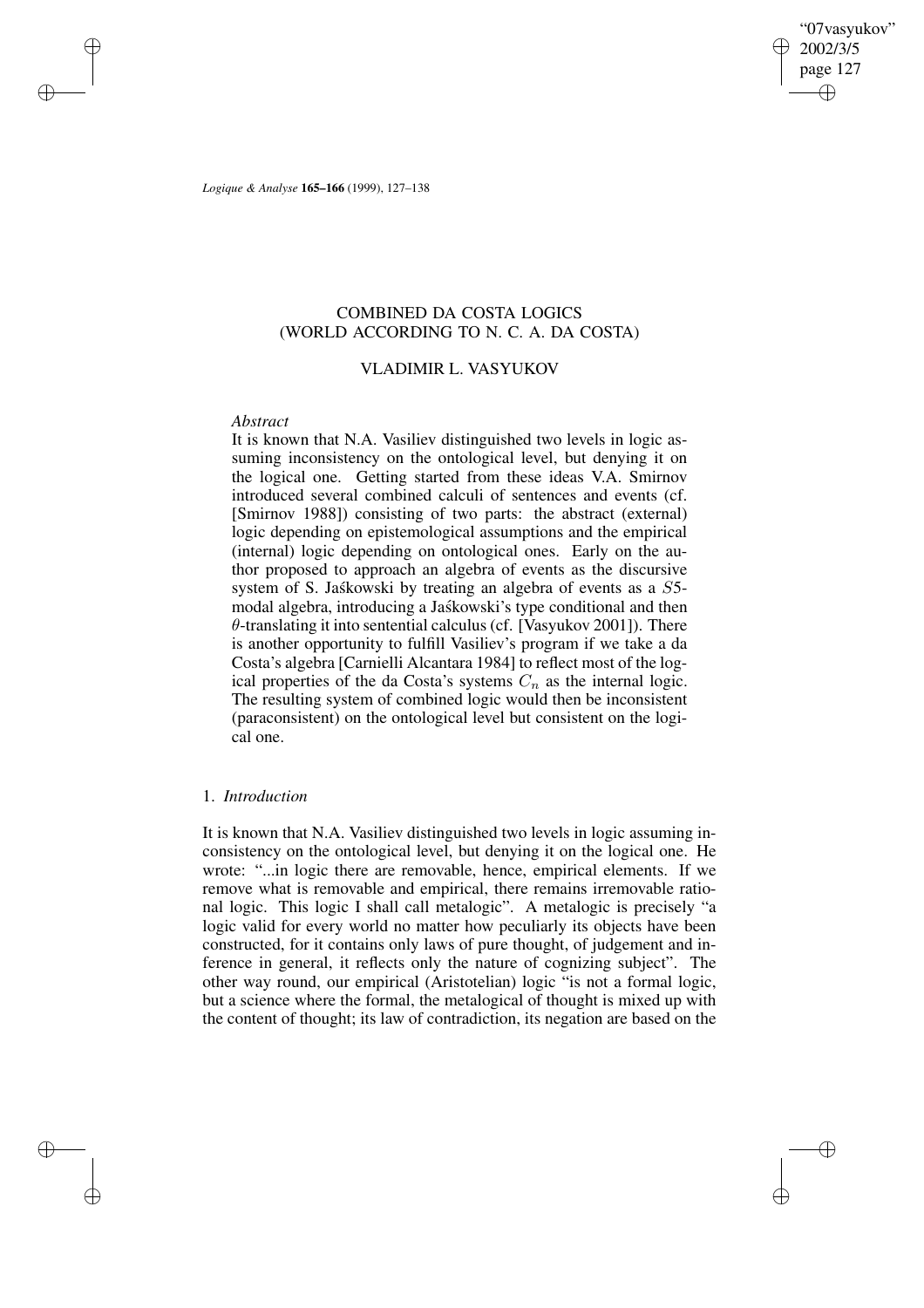2002/3/5 page 128 ✐ ✐

✐

✐

"07vasyukov"

#### 128 VLADIMIR L. VASYUKOV

fact of incompatibility, on something cognized, hence material". In fact, our logic "is a mixture, a hybrid form, something in between formal metalogic and material natural science. The laws of our logic are partially the laws of metalogic, partially natural laws; such is, for example, the law of contradiction" [Vasiliev 1993, p. 344–345]. Moreover, metalogic "may be used to construct the entire content of our empirical logic; by means of empirical logic it is possible to construct the world of imagination alien to it" [Vasiliev 1993, p. 348].

Getting started from these ideas V.A. Smirnov introduced several combined calculi of sentences and events (cf. [Smirnov 1988]) consisting of two parts: the abstract (external) logic and the empirical (internal) logic. The former depends on epistemological assumptions while the ontological one determines the latter. Smirnov points out that another source of his inspiration was Frege's differentiation of mental process (*Gedanke*) and assertion statement (*Urteil*) that resulted in the introduction of the special sign  $\vdash$ . By Smirnov's opinion it is precisely the conception of two levels that underlies our contradistinction of acts of assertion (the relation of mental content with the way things are) and acts of predication (the synthesis of a property with the object).

The language of Smirnov's combined calculi usually includes two sorts of variables: event variables (terms) and propositional ones. If  $a$  and  $b$  are terms then  $a \cup b$ ,  $a \cap b$ ,  $\sim a$  will be also terms (complex events) while  $\theta a$ ,  $\theta b$ are the formulas along with the formulas  $\theta a \vee \theta b$ ,  $\theta a \wedge \theta b$ ,  $\neg \theta a$ . Proceeding from some equivalencies like  $\theta(a \cup b) \equiv \theta a \vee \theta b$ ,  $\theta(a \cap b) \equiv \theta a \wedge \theta b$  etc., we arrive at different combinations of algebras of events and propositional calculi in the framework of one logic.

Let us remind ourselves that Vasiliev's conception of imaginary (nonaristotelian) logic was developed in order to cope with the problem of contradiction in logic. Pursuing Vasiliev's approach to this issue, it would be interesting to tackle the combined systems dealing with violations of the law of contradiction in a non-standard way. Hence, we need combined logics in which the algebra of events or an interrelation of events and sentences would be unusual (e.g. paraconsistent) from the point of view of the law of contradiction.

Early on the author proposed to approach an algebra of events as a discursive system a notion that goes back to S. Jaskowski (cf. [Vasyukov 2001]). In this case, treating an algebra of events as a S5-modal algebra we are in a position to cope with the contradictory character of our ontological level by introducing a Jaskowski's type conditional in our algebra of events and then  $\theta$ -translating it into our sentential calculus. Moreover, if we would be bent on "pure" discursive event algebra as the algebraic counterpart of Jaskowski's discursive logic, then it might be better to tackle the Jaskowski's algebra, that is to be found in [Kotas 1975, p. 158]. If in the first case we accept

✐

✐

✐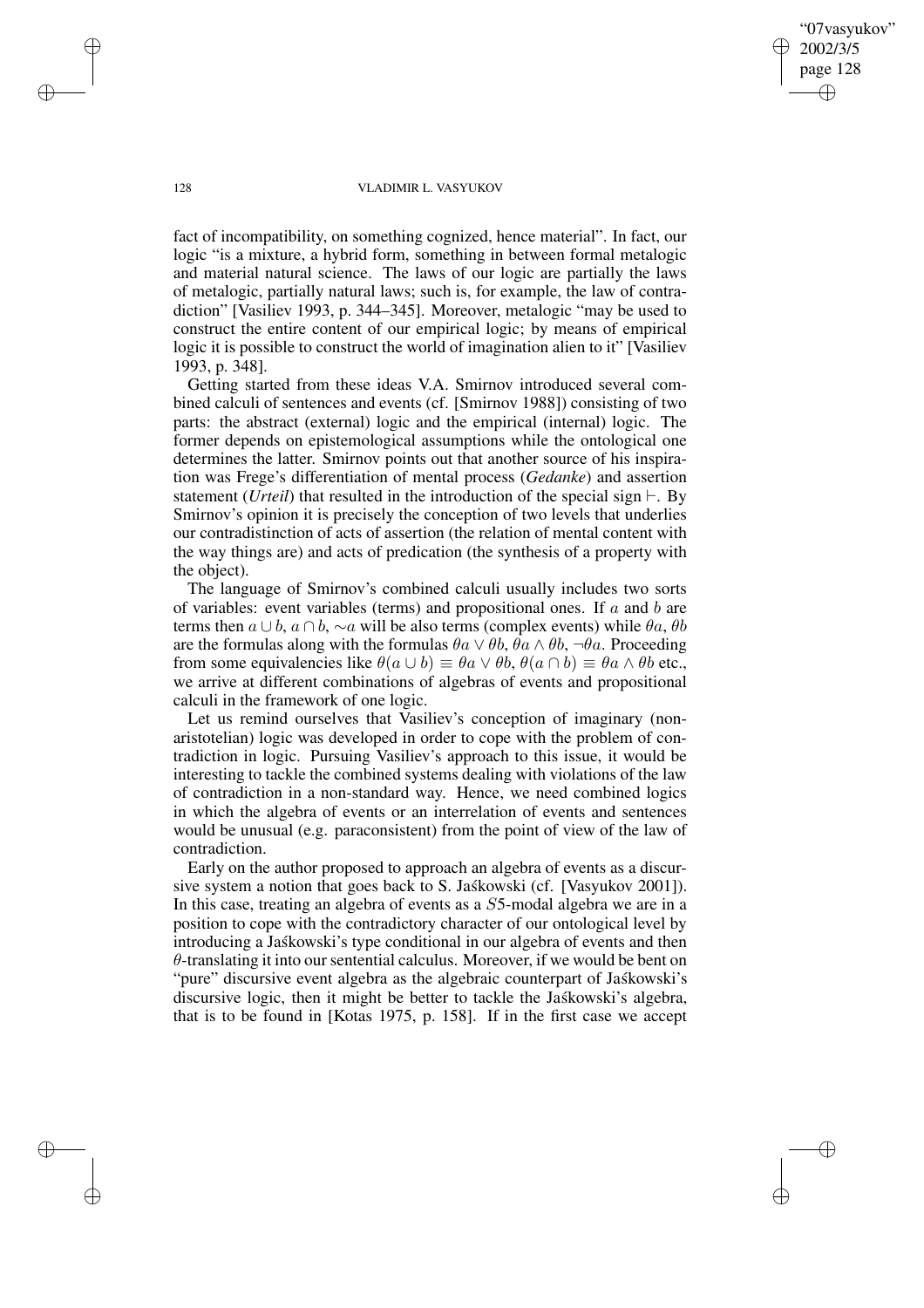paraconsistency by means of some properties of our  $\theta$ -operator, then in the second case we, in effect, directly exploit an embedding of a paraconsistent event-ontology into a consistent logical system (as a model of our reasoning).

### 2. *A System of da Costa Combined Logics: syntax and axiomatics*

There is another opportunity to fulfill Vasiliev's program. Instead of Jaskowski's algebra in a role of event-ontology, we can try to adopt more elaborated paraconsistent theories describing different cases and models of paraconsistency.

Following this course of consideration we propose to accept a da Costa algebra [Carnielli Alcantara 1984] that reflects the most of the logical properties of the da Costa systems  $C_n$  as internal logic in our assumed combined system. In this case the resulting system of combined logic also would be inconsistent (paraconsistent) on the ontological level but consistent on the logical one. Formally it goes as follows.

Firstly, since our theoretical constructions are essentially based on da Costa algebra, for the further proceedings we adduce the complete definitions.

*Definition 1*: [Carnielli Alcantara 1984, p. 81]. *By a* da Costa algebra *we mean a structure*

 $A = \langle S, 0, 1, \leq, \cap, \cup, \rightarrow, \sim \rangle$ 

✐

✐

✐

✐

*such that for every* a, b, c, x *in* S *the following conditions hold:*

 $(1) \leq$  *is a quasi-order*; (2)  $a \cap b \leq a, a \cap b \leq b$ ; (3) *if*  $c \le a$  *and*  $c \le b$  *then*  $c \le a \cap b$ ; (4)  $a \cap a = a$ ,  $a \cup a = a$ ; (5)  $a \cap (b \cup c) = (a \cap b) \cup (a \cap c)$ ; (6)  $a \leq a \cup b, b \leq a \cup b$ ; (7) *if*  $a \leq c$  *and*  $b \leq c$  *then*  $a \cup b \leq c$ ; (8)  $a \cap (a \rightarrow b) \leq b$ ; (9) *if*  $a \cap c \leq b$  *then*  $c \leq (a \rightarrow b)$ *;*  $(10)$   $0 \le a, a \le 1;$ (11)  $x^0 \leq (-x)^0$ , where  $x^0 = \sim (x \cap \sim x)$ ; (12)  $x \cup \sim x \leftrightarrow 1$ *, where*  $a \leftrightarrow b$  *iff*  $a \leq b$  *and*  $b \leq a$ *;* (13)  $\sim \sim x \leq x$ *, where*  $\sim \sim x$  *abbreviates* ∼(∼*x*)*;* (14)  $a^0 \leq (b \rightarrow a) \rightarrow ((b \rightarrow \sim a) \rightarrow \sim b);$  $(15)$   $x^0 \cap \sim (x^0) \leftrightarrow 0.$ 

"07vasyukov" 2002/3/5 page 129

✐

✐

✐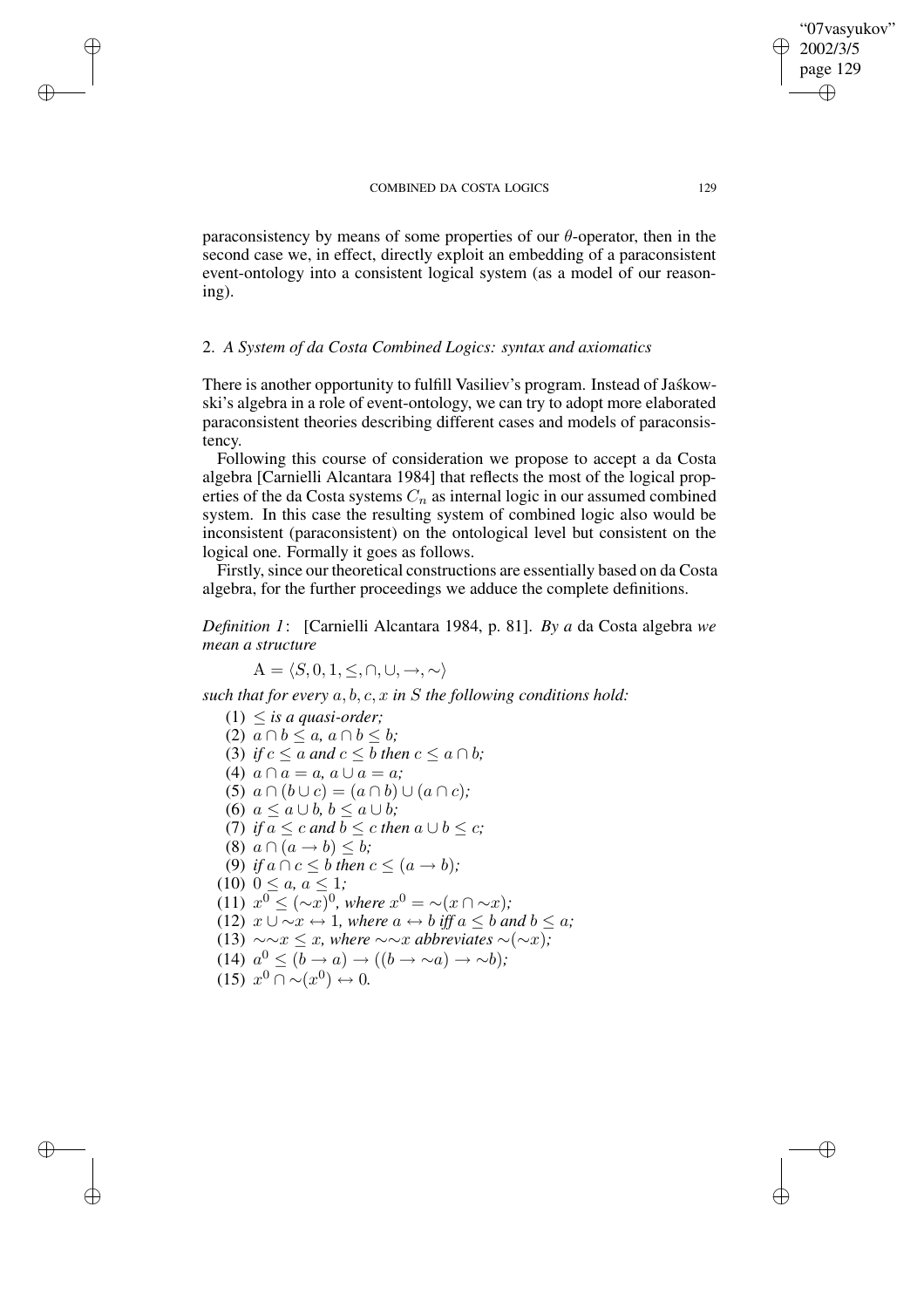✐

✐

#### 130 VLADIMIR L. VASYUKOV

If there exists a  $x \in S$  such that it is not true that  $x \cap \neg x \leftarrow I \rightarrow 0$  the algebra A is said to be a *proper da Costa algebra*.

In order to obtain a da Costa combined logic we enrich the axiom schemata of positive classic sentential logic and the rule *modus ponens* with the following schemes:

A1.  $\theta a \wedge \theta b \equiv \theta (a \cap b);$ A2.  $\theta a \vee \theta b \equiv \theta (a \cup b);$ A3.  $\theta a \wedge \theta (a \rightarrow b) \supset \theta b$ ; A4.  $(\theta(a \cap c) \supset \theta b) \supset (\theta c \supset \theta(a \rightarrow b));$ A5.  $\dot{\theta}(a^0) \supset \theta(\sim a)^0$ , where  $a^0 = \sim (a \cup \sim a)$ ; A6.  $\theta(\sim \sim a) \supset \theta a$ ; A7.  $\theta(a^0) \supset \theta((b \to a) \to ((b \to \sim a) \to \sim b));$ A8.  $\theta \overrightarrow{b} \supset \theta (a \cup \sim a);$ A9.  $\theta(a^0 \cap \neg(a^0)) \supset \theta b$ .

It is easy to check that all the axioms of da Costa algebra are fulfilled in such a formulation. As a consequence we arrive at the system where an algebra of events is a da Costa algebra.

Now the question immediately arises concerning the notion of event in such an algebra and the reading of the  $\theta$ -operator. It seems that the wrong choice of such a reading would cause many unpredictable consequences.

Let us recall that by Smirnov's opinion precisely the act of assertion means the relation of mental content with the way things are. And we quickly discover that many theorists speak of events in terms of actuality or reality. For example, U. Meixner claims: "For an event to be actual or real is to *happen*. Not all events happen (but only events happen); hence some events are not actual, but merely possible" [Meixner 1994, p. 30]. He puts the following analytical postulate for *to happen* among the others: "*For all* x*:* x *happens iff* x *is an actual (real) event*".

Should we interpret the relation of mental content with the way things are as a kind of the confirmation of the event happened? If so then in this case we can speak of a "factuality" of some event  $a$  (and not the situation) purporting that this factuality is our (mental) acceptation of  $a$ , which would be claimed as " $a$  is an actual (real)". An advantage of such a way consists in the respective reading of  $\theta$ a as "a is actual" according to Meixner's claim.

There is one more argument in favour of the reading of  $\theta a$  as "a is actual". It can be seen easily that in da Costa combined logic we have a derived rule

$$
\frac{\theta(a \to b)}{\theta a \supset \theta b}
$$

which implicitly means that one can conclude from the internal implication to the external one, i.e. we owe by our conclusion to the way things

✐

✐

✐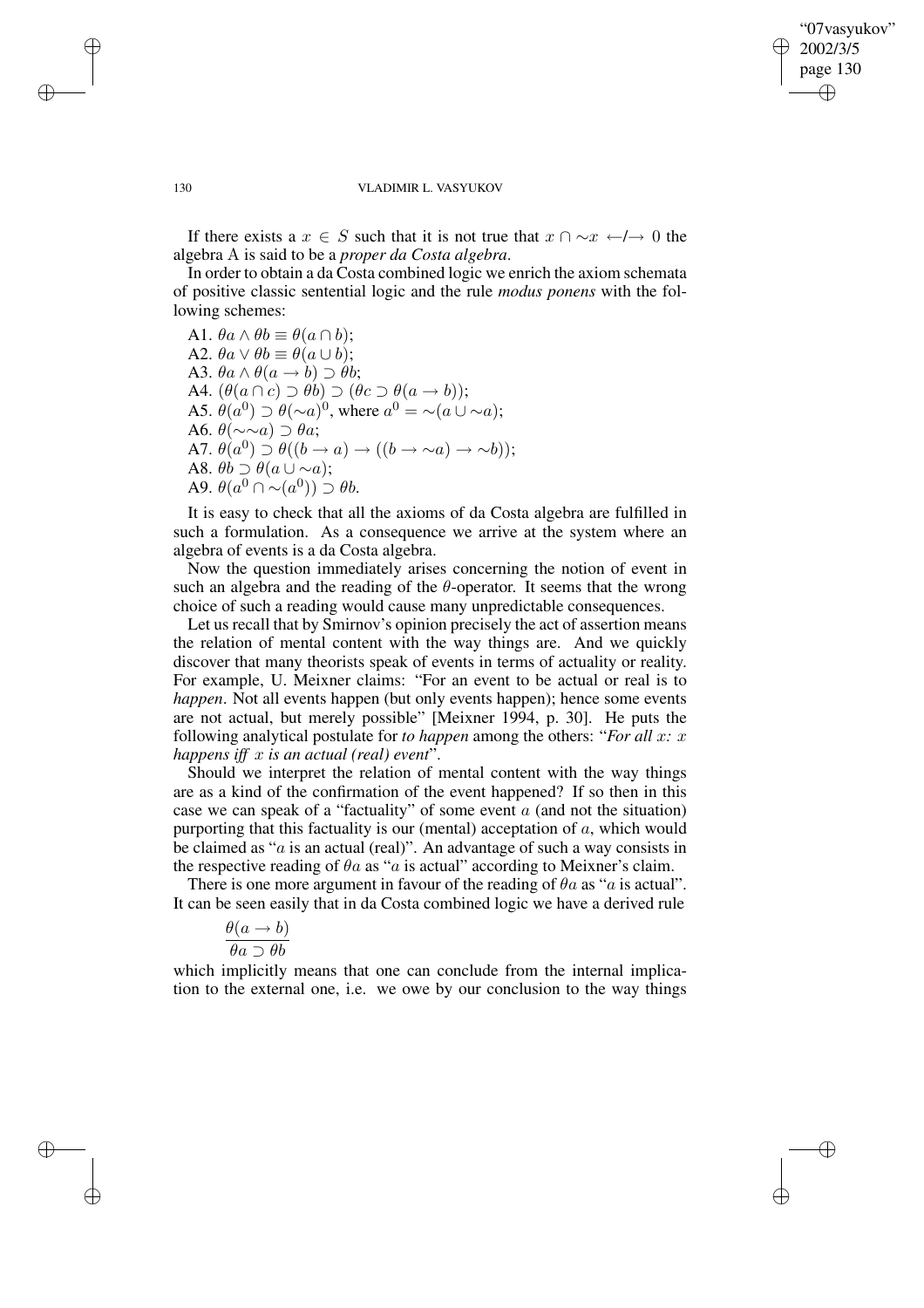are connected. In other words, an actuality of the event-ontological implication involves the acceptation of a logical (epistemological) implication which would be read according to our proposal as "from the fact that it is the case that  $(a \rightarrow b$  is actual) it follows that it is the case that (if a is actual then b is actual)".

Do we need to accept in a da Costa combined logic only the axiom schemata of positive classic sentential logic (and the rule *modus ponens*), or can we state that the axioms dealing with negation also are involved? In fact, we can do it, but in this case we ought always to distinguish two kinds of negation (internal and external) and their usage. The latter means that we must pay attention to such peculiarities, e.g., that external negation does not figure in our axiomatic formulations.

A more interesting question is whether a mental process leading to the formulation of an external formula would be considered as an event too. Following Frege's differentiation of mental process and assertion statement Smirnov in his paper from 1989 proposed to approach our thesis itself as events [Smirnov 1989]. Formally it leads to the enrichment of our language with the help of a [-]-operator which acts as follows: *if*  $\alpha$  *is a formula then*  $[\alpha]$  *is a term.* 

Previously the author mentioned (cf. [Vasyukov 2001]) that the idea of the [-]-operator could be traced back to the J. Slupecki's idea from [Slupecki 1971]. Slupecki proposed, namely, to enrich the language of modal logic with the expressions  $p * x$  which might be read as follows:

(1) saying that p, we state (the event) x;

(2) sentence  $p$  states the event  $x$ .

✐

✐

✐

✐

Adapting such a proposal for the case of a combined language we conclude that  $\alpha$  would be read as "sentence  $\alpha$  states the event  $\alpha$ ".

A less complicated reading should be easily obtained if we would borrow the concept needed from the causal theory of events. For example, in U. Scheffler's paper on this topic we discover the following passage: "Events are usually given by description, including a descriptive sentence about what is the case and about the spatiotemporal region in which it is the case" [Scheffler 1994, p. 36]. He illustrates his assumptions with the following examples: "The event, that a tyrant was killed", "The event, that Good overcomes Evil" etc. Clearly, if we would accept the idea of a descriptive stating of events then this quickly prompts us to the plain reading of  $[\alpha]$  as "The event, that  $\alpha$ ".

All these considerations force us to accept the following axiom schemata:

A10.  $\alpha \supset \theta[\alpha]$ A11.  $\theta[\alpha \vee \beta] \equiv \theta([\alpha] \cup [\beta])$ A12.  $\theta[\alpha \wedge \beta] \equiv \theta([\alpha] \cap [\beta])$ 

"07vasyukov" 2002/3/5 page 131

✐

✐

✐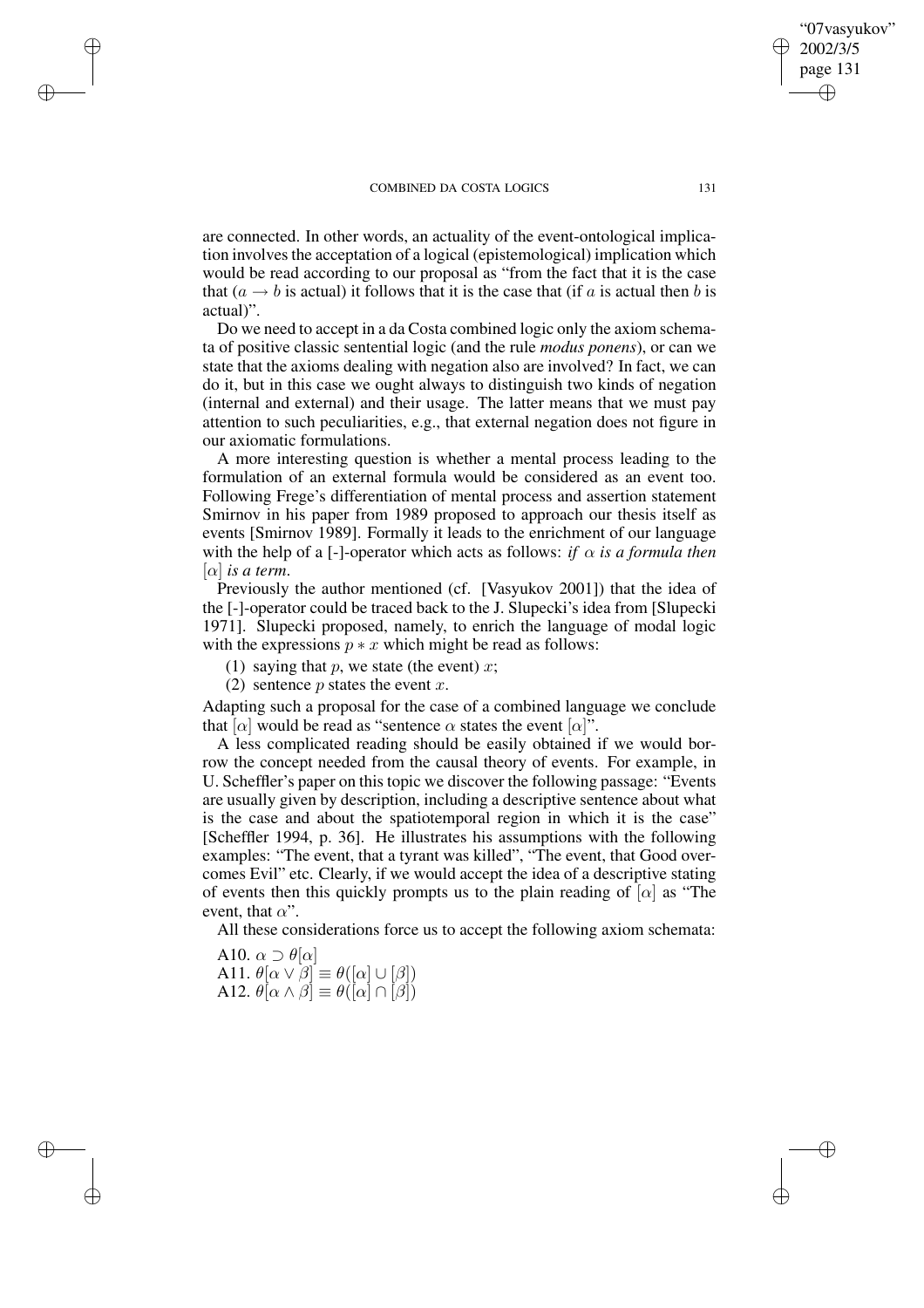*"07vasyukov" 2002/3/5 page 132* ✐ ✐

✐

✐

#### 132 VLADIMIR L. VASYUKOV

If we would consider formula  $\theta$ a as, in a sense, a description of the event a then following N. C. A. da Costa [Da Costa 1975] we can define a theory  $T$  of event interpretation when the following conditions are satisfied:

- (1) If a is an event, then  $\theta a \in T$ ;
- (2) T is closed under  $\theta$ -detachment: if  $\theta a \in T$  and  $\theta (a \rightarrow b) \in T$ , then  $\theta(b) \in T$ .

Let  $\Gamma$  be a set of formulas. ( $\Gamma$ ) denotes the least theory, containing all elements of Γ. Then the following proposition will be true:

*Proposition 1*: *There exist internally-inconsistent theories of event interpretation which are not over-complete (i.e. if* T *is such a theory then it is not always the case that*  $T = F$  *where*  $F$  *is the set of all formulas).* 

*Proof.* If  $\Gamma = {\theta a, \theta(\sim a)}$ , then  $\Gamma$  is internally-inconsistent but not overcomplete, since  $\hat{\theta}(a \cup \sim a \rightarrow b)$  is not a thesis of T, where b is any event distinct from  $a$ .

## 3. *Semantics of Combined da Costa Logics*

Pursuing Smirnov's approach to combined logics the first version of a semantics of combined da Costa logic could be described as follows. Let W be a non-empty set of possible worlds. Events will be identified with subsets of  $W$ . In order to introduce respective operations on the subsets of  $W$  we need some additional notions because the usual set-theoretical apparatus is insufficient in view of its boolean (hence, classical against the paraconsistent) character. The remedy will be an exploitation of a notion of paraconsistent algebra of sets.

*Definition 2*: [Carnielli Alcantara 1984, p. 83]. *A paraconsistent algebra of sets is a structure*

$$
\mathbf{A}=\langle S,\emptyset,I,\leq,\bigcap,\bigcup,\Rightarrow,'\,\rangle
$$

*where*

✐

✐

- $(1)$   $\bigcap$  *and*  $\bigcup$  *are the set operations of intersection and union;*
- (2)  $\leq$  *is a preorder*;
- (3)  $S \subseteq P(I)$ ;
- (4) S is closed with respect to the binary operations  $\bigcap$ ,  $\bigcup$ , and the unary *operation'*;
- $(5)$   $a \bigcap b \leq a, a \bigcap b \leq b;$
- (6) if  $c \le a$  and  $c \le b$  then  $c \le a \bigcap b$ ;
- $(7)$   $a \leq a \bigcup b, b \leq a \bigcup b;$

✐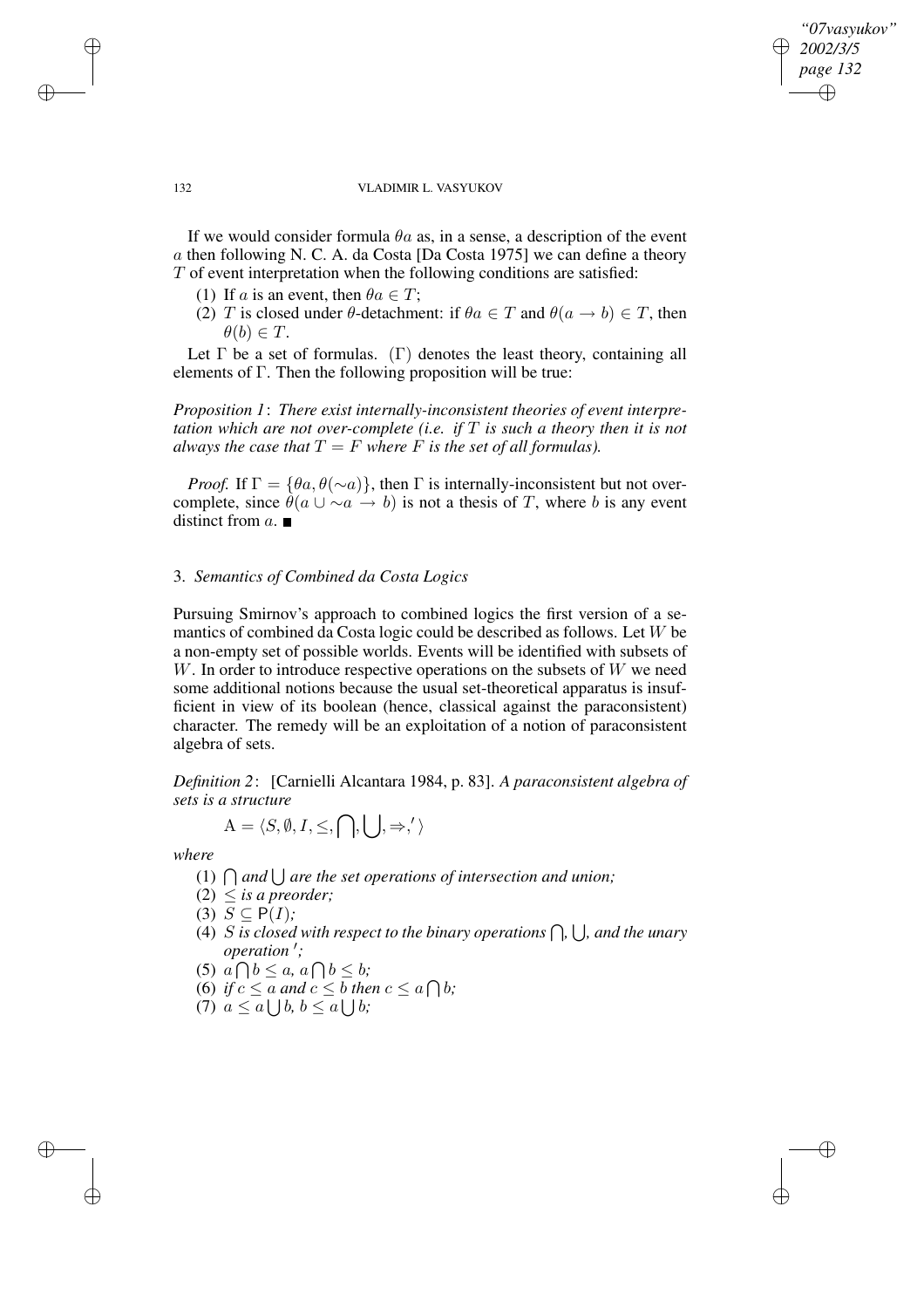$(8)$   $a \bigcap (a \Rightarrow b) \leq b;$ (9) *if*  $a \bigcap c \leq b$  *then*  $c \leq (a \Rightarrow b)$ *;*  $(10)$   $\emptyset \leq a, a \leq I$ ; (11)  $x \cup \neg x \Leftrightarrow I$ *, where*  $a \Leftrightarrow b$  *iff*  $a \leq b$  *and*  $b \leq a$ *;*  $(12)$   $x'' \leq x$ ; (13)  $x^0 \le (y \Rightarrow x) \Rightarrow ((y \Rightarrow x') \Rightarrow y')$ , where  $x^0 = (x \cap x')'$ ;  $(14)$   $x^0 \overline{\bigcap} (x^0)' \Leftrightarrow \emptyset$ .  $(15)$   $x^0 \le (x')^0$ .

Let  $\varphi$  be a function assigning to event variables subsets of W. The function  $\varphi$  will be extended for all terms in the usual way:

 $\varphi(a \cap b) = \varphi(a) \bigcap \varphi(b)$  $\varphi(a\cup b) = \varphi(a)\bigcup \varphi(b)$  $\varphi(a \to b) = \varphi(a) \Rightarrow \varphi(b)$  $\varphi(\sim a) = \varphi(a)$ 

✐

✐

✐

✐

Here  $\bigcap$ ,  $\bigcup$ ,  $\Rightarrow$ , ' are the operations of a paraconsistent algebra

 $W = \langle S, \emptyset, W, \leq, \bigcap, \left| \right|, \Rightarrow, ' \rangle.$ 

The notion of truth can be described in a standard way:

 $w \models_{\varphi} \theta \in \varphi$   $\in \varphi(a)$  (*that an event occurred, is true in a possible world* w *if and only if this world belongs to the event*);  $w \models_{\varphi} \alpha \vee \beta \Leftrightarrow w \models_{\varphi} \alpha \text{ or } w \models_{\varphi} \beta;$  $w \models_{\varphi} \alpha \wedge \beta \Leftrightarrow w \models_{\varphi} \alpha \text{ and } w \models_{\varphi} \beta;$  $w \models_{\varphi} \alpha \supset \beta \Leftrightarrow w \models_{\varphi} \alpha \text{ implies } w \models_{\varphi} \beta;$  $w \models_{\varphi} \neg \alpha \Leftrightarrow \text{not } w \models_{\varphi} \alpha.$ 

Obviously, the function  $\varphi$  ought to be also extended for terms of [-]-type:  $\varphi([\alpha]) = \{w : w \models_{\varphi} \alpha\}$ 

*Theorem 1*: *Axioms PC+(A1-A10) are valid in the semantics above.*

*Proof.* Straightforward. ■

Obviously, the provability of this theorem does not mean that combined da Costa logic is (internally) sound with respect to the semantics above. In order to show this let us recall that if  $K$  is a Kripke structure (in a sense,  $\langle W, \models \rangle$  will be one of them) then K is a model for Γ iff for every  $\gamma \in \Gamma$ there is a world w of K such that  $w \models_{\varphi} \gamma$ .

*"07vasyukov" 2002/3/5 page 133*

✐

✐

✐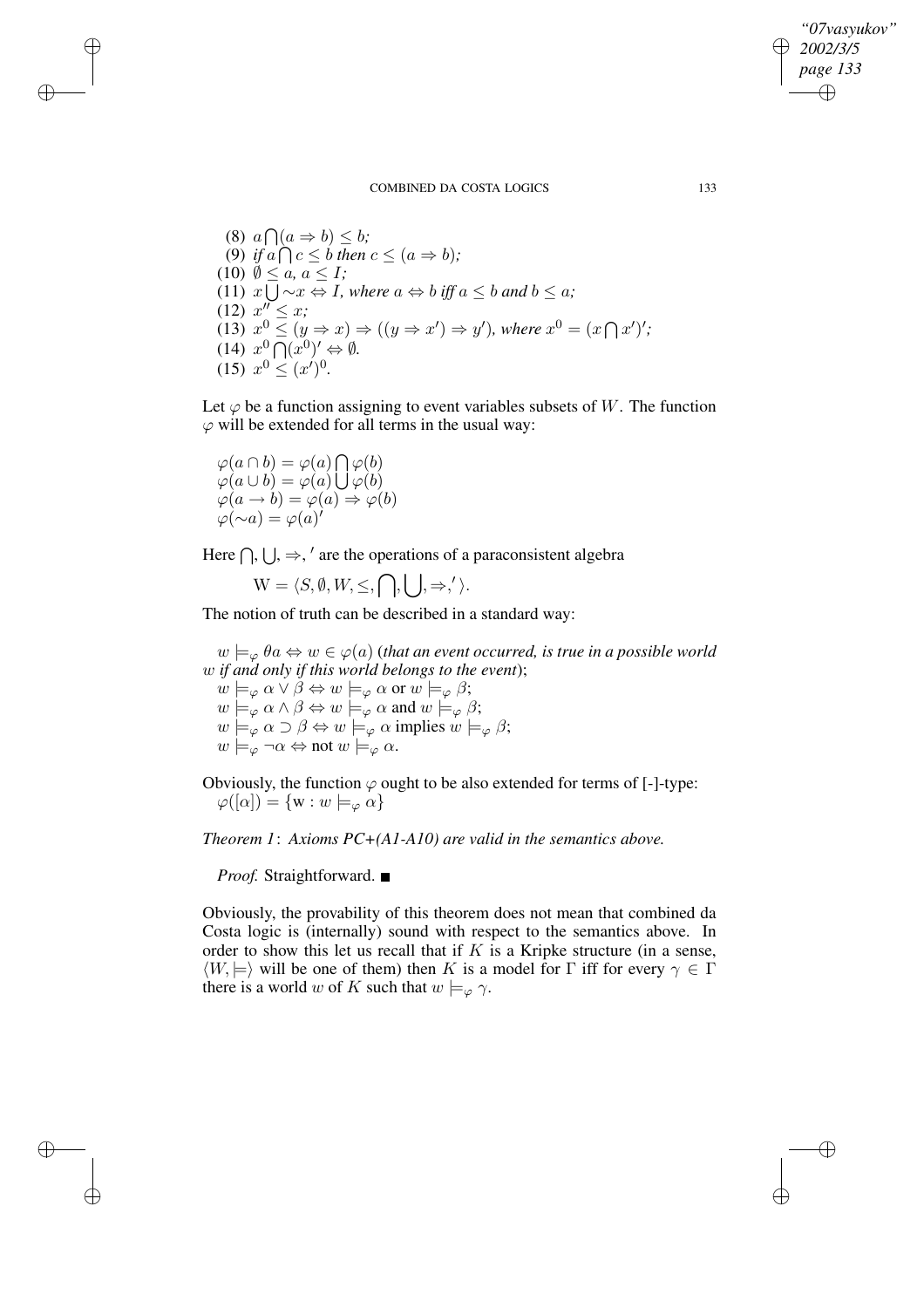✐

✐

#### 134 VLADIMIR L. VASYUKOV

*Proposition 2*: *There are (internally) inconsistent sets of formulas, which have models.*

*Proof.* Apply the semantics above for combined da Costa logic (consider the case of  $\Gamma = {\theta a, \theta (\sim a)}$ .

In an algebraic way another semantics of da Costa combined logic might be obtained just by approaching propositions and events as two different kinds of entities. Then an algebraic da Costa bundle would be a triple  $\langle A, B, f \rangle$ where  $A = \langle A, +, \circ, - \rangle$  is a Boolean algebra (A contains two elements at least), B =  $\langle B, 0, 1, \leq, \cap, \cup, \rightarrow, \sim \rangle$  is a da Costa algebra (B contains three elements at least),  $f : B \to A$  is an embedding function. Let 0 and 1 be defined in both algebras as usual. For  $f$  the following conditions are fulfilled:

 $f(a \cup b) = f(a) + f(b);$  $f(a \cap b) = f(a) \circ f(b);$  $f(a) \circ f(a \to b) \leq f(b);$  $(f(a \cap c) \supset f(b)) \leq (f(c) \supset f(a \rightarrow b));$  $f(a^0) \leq f(\sim a)^0$ , where  $a^0 = \sim (a \cup \sim a)$ ;  $f(\sim \sim a) \leq f(a);$  $f(a^0) \leq f((b \to a) \to ((b \to \sim a) \to \sim b));$  $f(b) \leq f(a \cup \sim a);$  $f(a^0 \cap \sim(a^0)) \leq f(b).$ 

where  $x \supset y = -x + y$  and  $a, b, c \in B$ .

If  $F$  is a set of well-formed formulas and  $E$  is a set of events then a valuation  $v$  is defined by:

 $v: F \bigcup E \to A \bigcup B$ ,  $v(\alpha \vee \beta) = v(\alpha) + v(\beta),$  $v(\alpha \wedge \beta) = v(\alpha) \circ v(\beta),$  $v(\neg \alpha) = -v(\alpha)$ (where  $\alpha$ ,  $\beta$  are wffs and  $v(\alpha)$ ,  $v(\beta) \in A$ ),  $v(a \cup b) = v(a) \cup v(b),$  $v(a \cap b) = v(a) \cap v(b),$  $v(a \rightarrow b) = v(a) \rightarrow v(b),$  $v(\sim a) = \sim v(a),$  $v(\theta a) = f(v(a)),$ (where a, b are events and  $v(a)$ ,  $v(b) \in B$ ).

*Theorem* 2: Axioms  $PC+(A1-A9)$  are valid in any da Costa bundle  $\langle A, B, f \rangle$ .

✐

✐

✐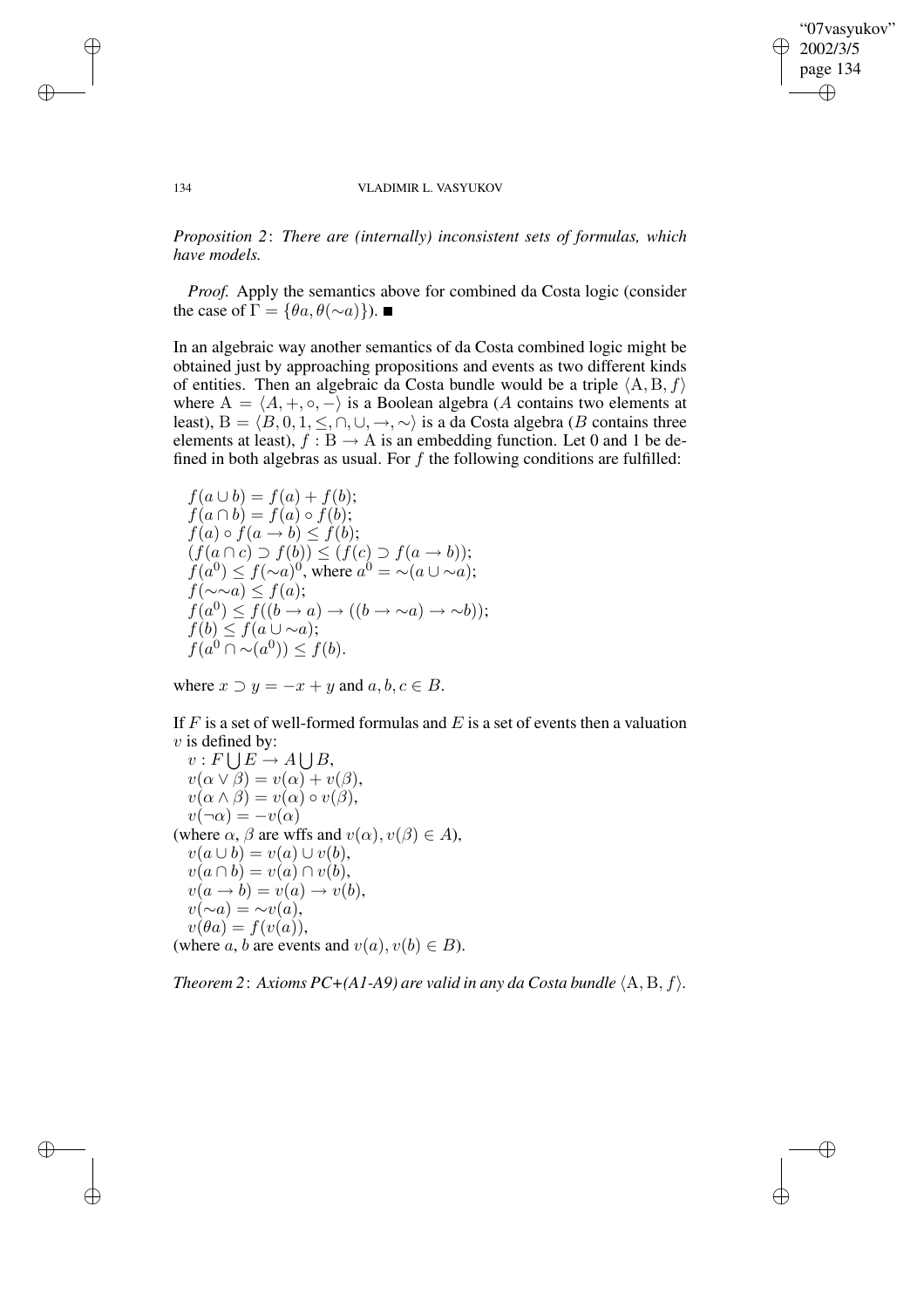## *Proof.* Straightforward. ■

✐

✐

✐

✐

In order to encompass axioms A10-A12 we need to modify our notion of da Costa bundle. Now an algebraic da Costa bundle would be a 4-tuple  $\langle A, B, f, g \rangle$  where  $A = \langle A, +, \circ, - \rangle$  is a Boolean algebra (A contains two elements at least), B =  $\langle B, 0, 1, \leq, \cap, \cup, \rightarrow, \sim \rangle$  is a da Costa algebra (B contains three elements at least),  $f : B \to A$ ,  $g : A \to B$  are embedding functions. For  $q$  the following conditions must be fulfilled:

 $g(x + y) = g(x) \cup g(y),$  $g(x \circ y) = g(x) \cap g(y),$  $x \leq f(g(x)),$ where  $x, y \in A$ . A valuation  $v$  now is additionally defined by:  $v([\alpha]) = g(v(\alpha)).$ 

*Theorem* 3: Axioms  $PC+(A1-A12)$  are valid in any da Costa bundle  $\langle A, B, f, \rangle$  $g$ .

*Proof.* Straightforward. ■

The more interesting version of da Costa bundle is obtained if we change the second component. In this case in a  $\langle A, B, f, g \rangle$ -bundle instead of B we use a paraconsistent algebra  $C = \langle S, \emptyset, I, \leq, \bigcap, \bigcup, \Rightarrow, \sim \rangle$  (which provides us with the set of events as fibres) and for  $f$  the following conditions are fulfilled:

 $f(a \bigcup b) = f(a) + f(b);$  $f(a \bigcap b) = f(a) \circ f(b);$  $f(a) \circ f(a \Rightarrow b) \leq f(b);$  $(f(a \cap c) \supset f(b)) \leq (f(c) \supset f(a \Rightarrow b));$  $f(a^0) \leq f(\sim a)^0$ , where  $a^0 = \sim (a \cup \sim a)$ ;  $f(\sim \sim a) \leq f(a);$  $f(a^0) \leq f((b \Rightarrow a) \Rightarrow ((b \Rightarrow \sim a) \Rightarrow \sim b));$  $f(b) \leq f(a \bigcup \sim a);$  $f(a^0 \overline{\bigcap} \sim(a^0)) \leq f(b).$ 

(where  $x \supset y = -x + y$  and  $a, b, c \in S$ ).

For g the following conditions should be fulfilled:  $g(x+y) = g(x) \bigcup g(y),$  $g(x \circ y) = g(x) \bigcap g(y),$  $x \leq f(g(x)),$ 

where  $x, y \in A$ .

"07vasyukov" 2002/3/5 page 135

✐

✐

✐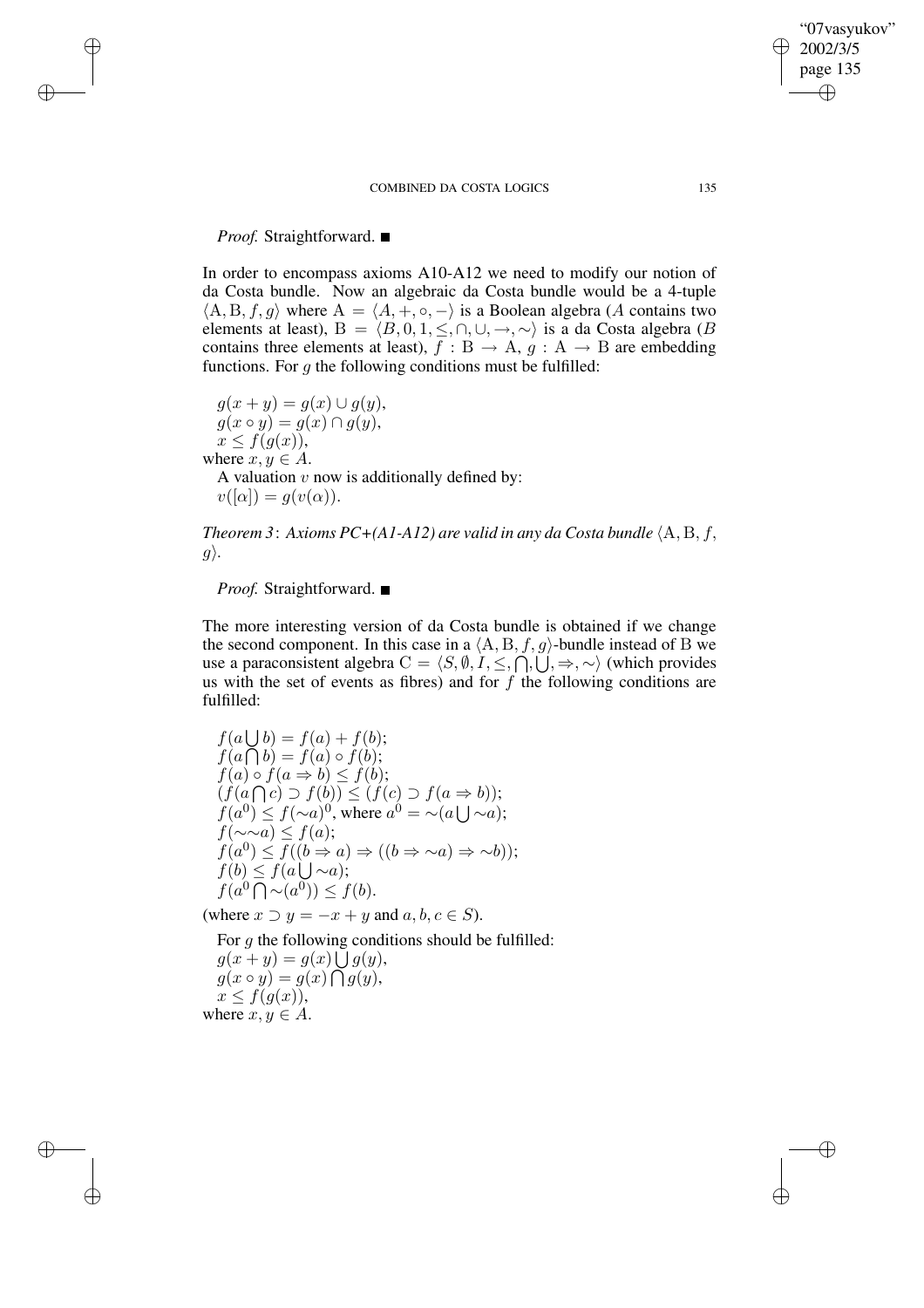✐

✐

#### 136 VLADIMIR L. VASYUKOV

A valuation  $v$  will be defined by:  $v: F \bigcup E \to A \bigcup S$ ,  $v(\alpha \vee \beta) = v(\alpha) + v(\beta),$  $v(\neg \alpha) = -v(\alpha)$ (where  $\alpha$ ,  $\beta$  are wffs and  $v(\alpha)$ ,  $v(\beta) \in A$ ),  $v(a\cup b) = v(a)\bigcup v(b),$  $v(a \cap b) = v(a) \bigcap v(b),$  $v(a \rightarrow b) = v(a) \Rightarrow v(b),$  $v(\sim a) = \sim v(a),$  $v(\theta a) = f(v(a)),$  $v([\alpha]) = g(v(\alpha)).$ (where a, b are events and  $v(a), v(b) \in S$ ).

*Corollary* 1: Axioms  $PC+(A1-A12)$  are valid in any da Costa  $\langle A, C, f, g \rangle$ *bundle.*

Should our bundle semantics be exclusively algebraic? Detailed analysis shows that Smirnov's approach to a Kripke-type semantics of combined logics allows itself to be reformulated in terms of so-called Kripke bundles. We define a Kripke bundle as a 4-tuple  $\langle W, E, f, g \rangle$  where  $f : E \to W$  (fibration),  $g : W \to E$  (indexing) are surjective mappings. Thus, sets of events are formed now by possible worlds while possible worlds are indexed by events.

Again, let  $\varphi$  be a function assigning to an event variable a a subset  $\varphi(a) \subseteq$ E (fiber) and we extend function  $\varphi$  in usual way:

 $\varphi(a \cap b) = \varphi(a) \bigcap \varphi(b)$  $\varphi(a\cup b)=\varphi(a)\bigcap \varphi(b)$  $\varphi(a \to b) = \varphi(a) \Rightarrow \varphi(b)$  $\varphi(\sim a) = \sim \varphi(a)$  $\varphi([\alpha]) = \{a : a \in g(\alpha)\}\$ where  $\bigcap_{i=1}^{\infty}$ ,  $\bigcup_{i=1}^{\infty}$ , are the operations of a paraconsistent algebra  $S = \langle S, \emptyset, I, \emptyset \rangle$  $\leq$ ,  $\bigcap$ ,  $\bigcup$ ,  $\Rightarrow$ ,  $\}'$  and  $S \subseteq P(E)$ .

A relation  $\models$  is said to be a valuation on a Kripke bundle  $\langle W, E, f, g \rangle$  if it is a binary relation between each element  $w \in W$  and each atomic formula. We extend  $\models$  inductively as follows:

$$
w \models_{\varphi} \theta a \Leftrightarrow \varphi(a) \cap f^{-1}(w) \neq \emptyset \text{ (an event a belongs to a fiber } f^{-1}(w))
$$
  
\n
$$
w \models_{\varphi} \alpha \lor \beta \Leftrightarrow w \models \alpha \text{ or } w \models \beta
$$
  
\n
$$
w \models_{\varphi} \alpha \land \beta \Leftrightarrow w \models \alpha \text{ and } w \models \beta
$$
  
\n
$$
w \models_{\varphi} \alpha \supset \beta \Leftrightarrow \text{if } w \models \alpha \text{ then } w \models \beta
$$

✐

✐

✐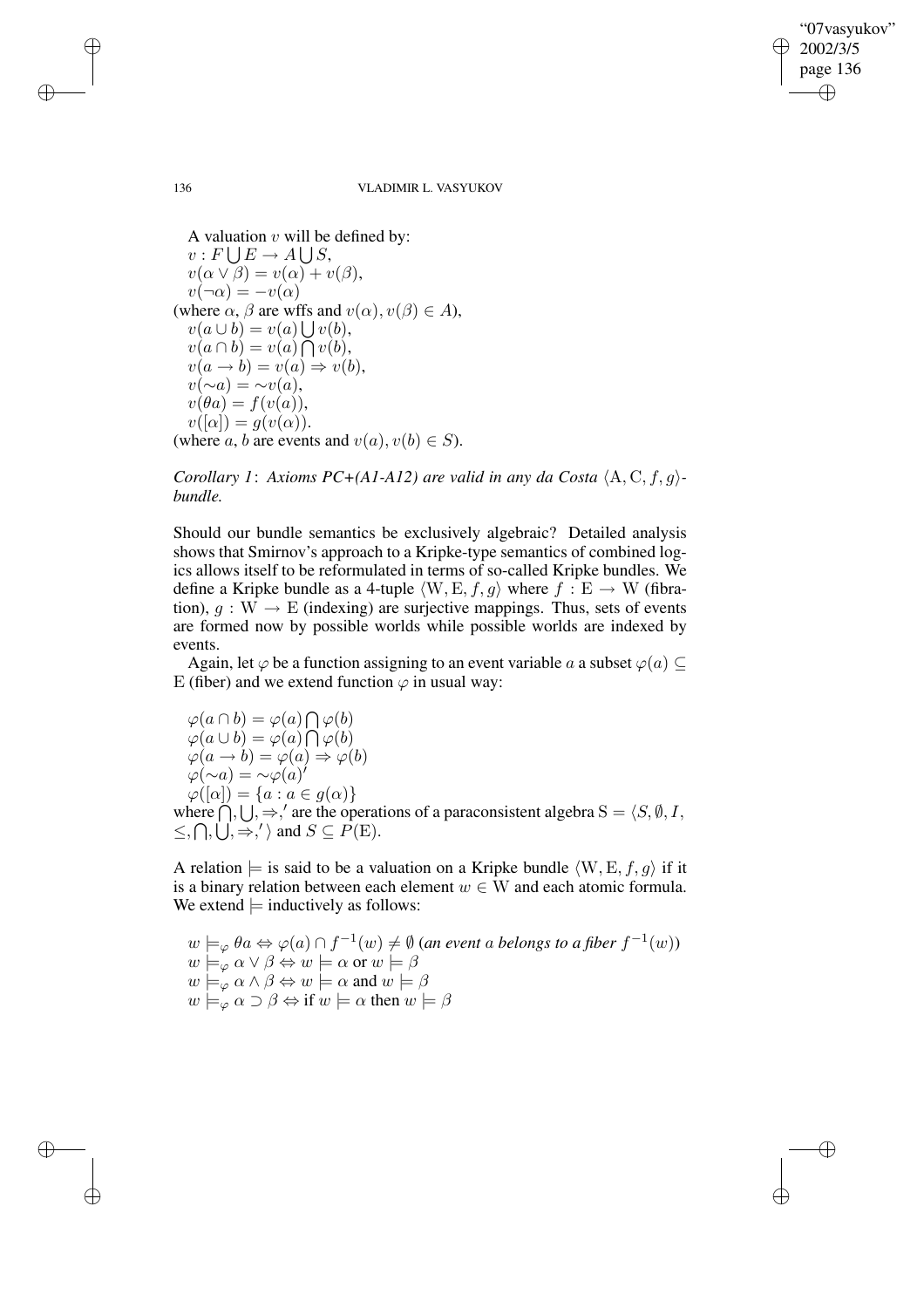$w \models_{\varphi} \neg \alpha \Leftrightarrow \text{not } w \models \alpha$ 

✐

✐

✐

✐

Besides, the function  $\varphi$  ought to be also extended for terms of [-]-type:

 $\varphi([\alpha]) = \{a : w \models_{\varphi} \alpha \text{ and } w \in g^{-1}(a)\}$  (*a set of indexes of possible worlds in which* α *is true*).

A formula  $\alpha$  is said to be valid in a Kripke bundle  $\langle W, E, f, g \rangle$  if for every valuation  $\models$  on  $\langle W, E, f, g \rangle$  and every  $w \in W$ , one has  $w \models \alpha$ .

From these definitions the following results easily follow.

*Theorem* 4: Axioms  $PC+(A1-A2)$  are valid in any Kripke bundle  $\langle W, E, f, g \rangle$ .

*Corollary* 2: *Axioms*  $PC+(A1-A2)$  *are valid in any Kripke bundle*  $\langle W, S, f, q \rangle$ *.* 

Department of Logic Institute of Philosophy Russian Academy of Sciences Volkhonka 14 119992 Moscow Russia E-mail: vasyukov@logic.ru

## **REFERENCES**

- [Carnielli Alcantara 1984] W. A. Carnielli, L. P. Alcantara, "Paraconsistent algebras", *Studia Logica*, XLIII, No 1/2, 1984, pp. 79–87.
- [Kotas 1975] J. Kotas. "Discussive Sentential Calculus of Jask´ owski", *Studia Logica*, XXXIV (1975), No 2, pp. 149–168.
- [Meixner 1994] U. Meixner. "Events and Their Reality", *Logic and Logical Philosophy*, No 2, 1994, pp. 23–34.
- [Scheffler 1994] U. Scheffler. "Events as Shadowy Entities", *Logic and Logical Philosophy*, No 2, 1994, pp. 36–53.
- [Slupecki 1971]J. Slupecki. "A Generalization of Modal Logic", *Studia Logica*, v. 28, 1971, pp. 7–17.
- [Smirnov 1988a] V. A. Smirnov. "Statement and Predication. A Combined Calculus of Sentences and Events" - [In:] *Intensional Logic, History of Philosophy and Methodology*, Budapest, 1988, pp. 101–108.
- [Smirnov 1989] V. A. Smirnov. "Combined Calculi of Sentences and Events and von Wright's Logic of Truth" - [In:] *Investigations on Non-Classical Logics*, V. A. Smirnov (ed.), Moscow, 1989, pp. 16–29. (in Russian)

"07vasyukov" 2002/3/5 page 137

✐

✐

✐